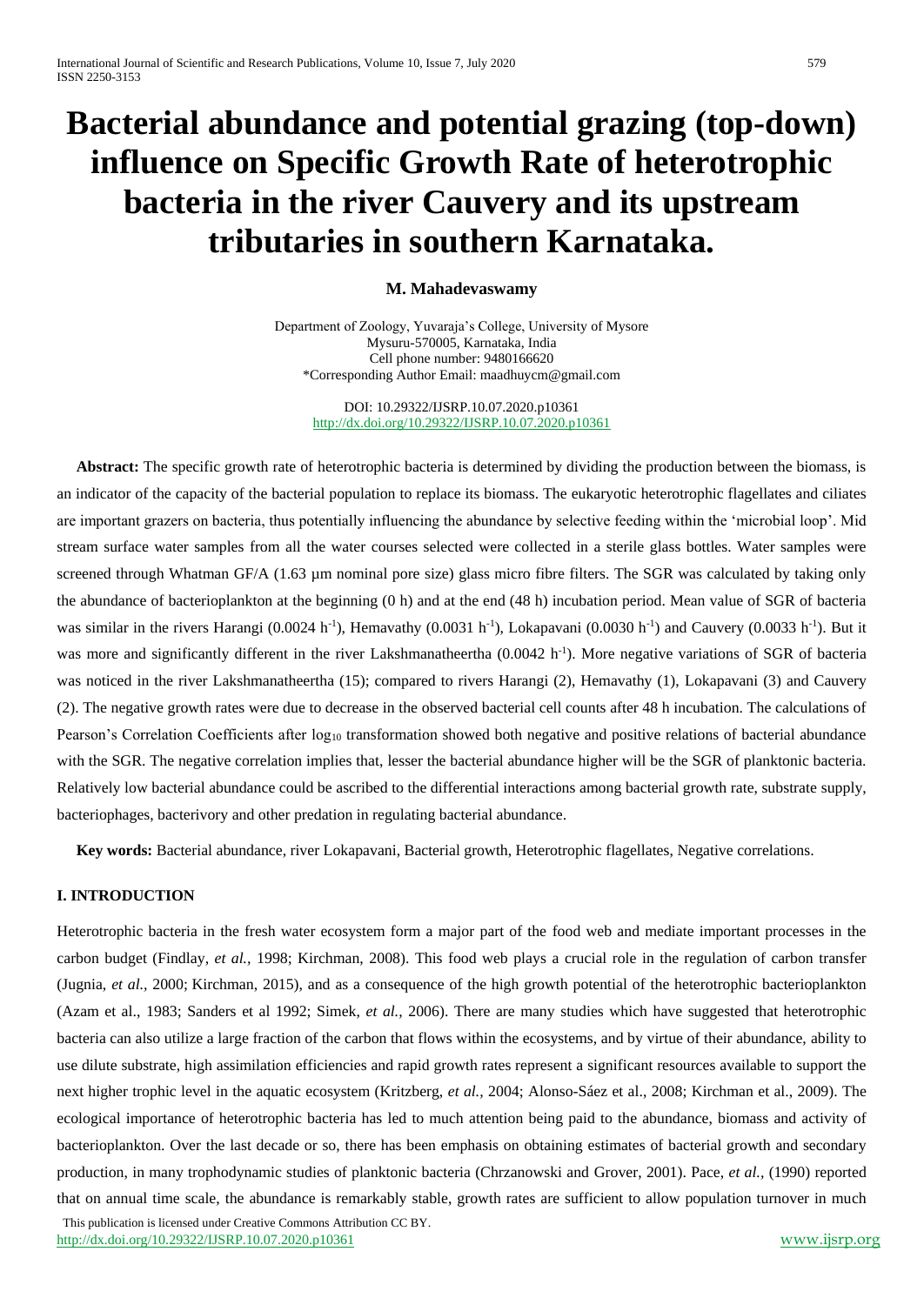shorter time scales. The specific growth rate, determined by dividing the production between the biomass, is an indicator of the capacity of the bacterial population to replace its biomass (Iriberri *et al.,* 1990; [Lønborg et al., 2011\)](https://www.frontiersin.org/articles/10.3389/fmicb.2018.03244/full#B55). Much of the primary production in aquatic ecosystems is processed by planktonic bacteria (Giorgio and Cole, 1998). The heterotrophic bacteria serve as food for protozoan and metazoan (Hessen, 1998) and can ultimately support the growth of micro crustaceans (Travnik, 1998). The eukaryotic protozoa, especially the heterotrophic flagellates and ciliates, are important grazers on bacteria [\(Jürgens and](https://www.frontiersin.org/articles/10.3389/fmicb.2018.03244/full#B46)  [Massana, 2008;](https://www.frontiersin.org/articles/10.3389/fmicb.2018.03244/full#B46) [Vaqué et al., 2014\)](https://www.frontiersin.org/articles/10.3389/fmicb.2018.03244/full#B88), thus potentially influencing the abundance by selective feeding within the 'microbial loop' inturn interfere with the growth of the bacterioplankton. More recently, several investigators have demonstrated that, bacterial growth in aquatic ecosystems can be limited by the predation (Caron, 1991; [Huete-Stauffer et al., 2015\)](https://www.frontiersin.org/articles/10.3389/fmicb.2018.03244/full#B44), substrate supply (Rivkin and Anderson, 1997), allochthonous DOC (del Giorgio and peters, 1994; [Church, 2008\)](https://www.frontiersin.org/articles/10.3389/fmicb.2018.03244/full#B18), and viral infections (Proctor and Fuhrman, 1992; [Vaqué et al., 2014\)](https://www.frontiersin.org/articles/10.3389/fmicb.2018.03244/full#B88), rather than the supply of organic carbon (Pomeroy, *et al.,* 1995; Carlsson and Caron, 2001). Furthermore, estimations of bacterial growth rate and production are essential for determining the role of bacteria in the trophic dynamics of ecosystems (Iriberri *et al.,* 1990). New estimates of bacterial growth rates have been made over the past few years by a variety of techniques (Li, 1984), but the study of growth dynamics of natural bacterial assemblages in situ is still very much in its infancy. The most research on the population ecology of marine bacteria continues to be carried out in rich coastal and shelf waters. Much less has been done in open ocean regions and also in lotic ecosystem like streams and rivers (Sinsabaugh *et al.,* 1997; Foreman, *et al.,* 1998; Yamakanamardi and Goulder, 1999, Harsha et al, 2009). This author is aware of only a limited number of studies that have quantified the specific growth rate of bacterioplankton, Berman *et al.,* (1994); Chrzanowski and Grover (2001); Carlsson and Caron (2001) and Šimek *et al.,* (2006) have measured bacterial growth rate in response to substrate addition. So far there are no studies reported on the specific growth rate of planktonic heterotrophic bacteria in river Cauvery and its important tributaries like Lakshmanatheertha, Harangi, Hemavathy and Lokapavani in Karnataka state, India. Hence, this investigation on the specific growth rate of planktonic bacteria was under taken. The main aims of the study were: 1] To test the hypothesis that the mean specific growth rate of heterotrophic bacteria in all the four upstream tributaries is similar to each other, but markedly different in the main river Cauvery. 2] To investigate the relationships between specific growth rates (*k*) of heterotrophic bacteria with other microbial variables in these five water courses. 3). To know, the potential control of mean specific growth rate of heterotrophic bacteria by top-down control or grazing.

### **II. MATERIALS AND METHODS**

#### **Sample collection**

For the study of specific growth rate of planktonic bacteria, mid stream surface water samples from the river Lakshmanatheertha, Harangi, Hemavathy, Lokapavani and Cauvery were collected in a sterile glass bottles (Schott-Duran, Germany) and were transported back to the laboratory on ice. The water samples were screened through Whatman GF/A (1.63 µm nominal pore size) glass micro fibre filters to remove micro zooplanktons which act as grazers. This filtration process does not reduce bacterial numbers although phytoplankton was largely removed (Lambert, Taylor and Goulder, 1993, Yamakanamardi and Goulder, 1999, Harsha et al 2009). Approximately 505 ml of pre filtered sample was transferred to 1 liter sterile glass conical flask (Borosil India Ltd, Mumbai). Two replicate flasks were used for each site. All the flasks were closed with aluminum foil. A 5 ml aliquot was taken from each flask at zero time and fixed immediately with 0.2 µm filtered neutral formalin (2% final concentration). Then all the conical flasks were placed in an Environ-Orbit shaker (Lab-line Instrumentals, USA) running at river water temperature (water temperature which was mean of all the sampling sites) and 90 revolutions per minute.

#### **Evaluation of method**

On two occasions mid-stream surface water samples from all five sites were collected. Next, two 5 ml of aliquots were collected at 12, 24, 36 and 48 h and were fixed immediately with 0.2 µm filtered neutral formalin (2% final concentration) and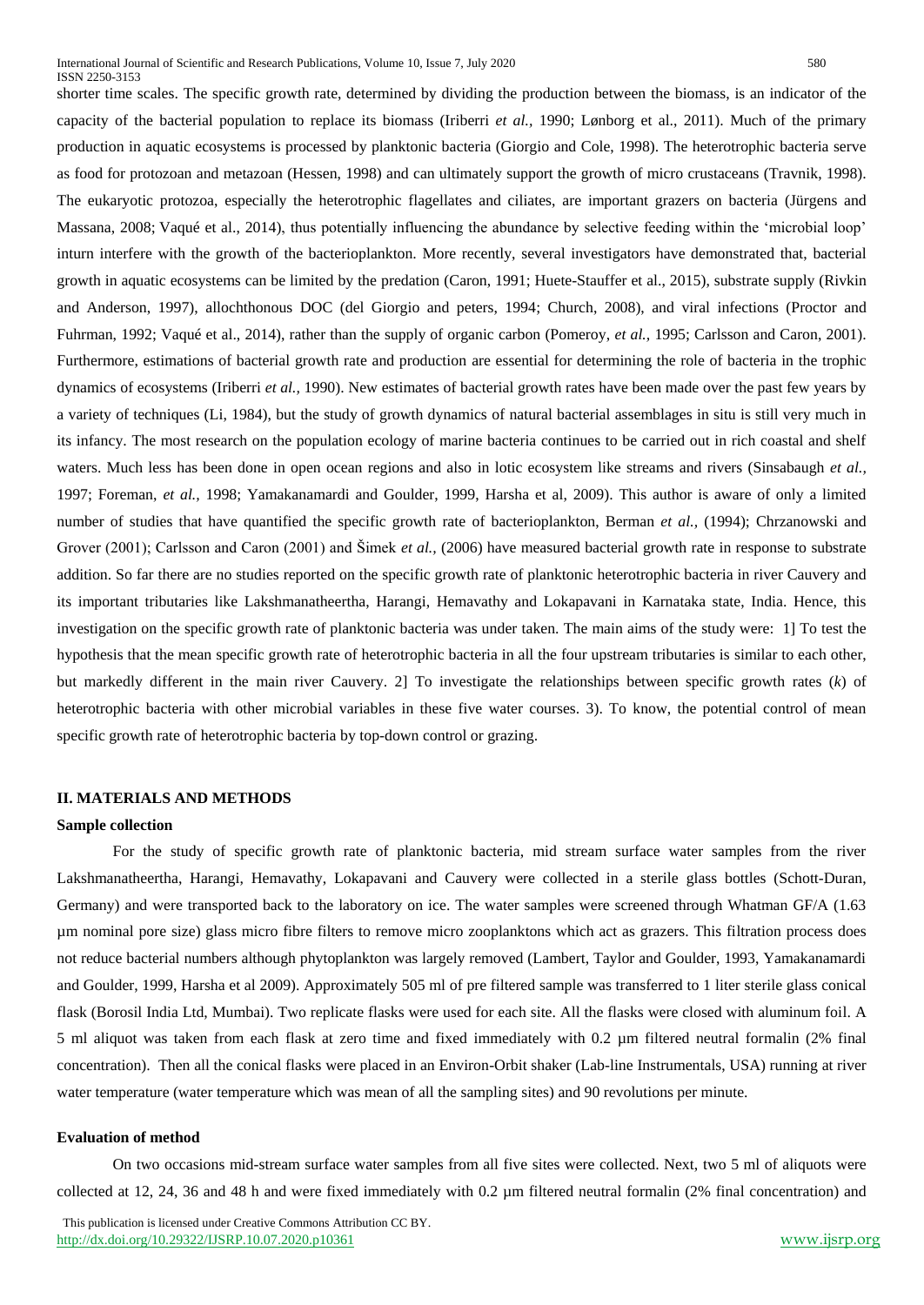were stained with Acridine orange stain. The bacterial abundance from these fixed samples was counted by using Epifluorescence microscopy. In this study, specific growth rate (as cells per cells per hour), was routinely calculated from direct counts of bacteria at beginning (0 h) and end of incubation for 48 h in GF/A filtered, unsupplimented natural water samples. Koch (1981) mentions use of the symbols K and  $\mu$  for specific growth. Ducklow and Hill (1985); Fry (1990) however, preferred  $\mu$  (h<sup>-1</sup>) for specific growth rate. In the present work  $K(h^{-1})$  is used to express the specific growth of bacterioplankton. The specific growth rate  $(k h^{-1})$ of bacterioplankton was determined using the following two approaches- (1) From linear regression of log<sub>e</sub> cell concentration against time. A graph was plotted using concentration of acridine orange counts of bacteria at 12, 24, 36 and 48 hours against time, with the help of sigma plot 4.0 (Jandel Scientific Corporation, USA). Regression lines were fitted through the plotted data and it was found that there was significant linear regression (P<0.05 to P<0.001) are given in Table 1. Such plots are shown in Figure 1. Hence, the growth was exponential over the 48 h incubation period in all the five rivers studied. The slope of the regression line gave specific growth rate (*k*) of bacterioplankton.

(2) In routine determinations made at intervals over 24 months, two 5 ml aliquots were taken only at 0 and 48 h. In the preliminary determinations, SGR (h<sup>-1</sup>) was obtained from linear regression of log<sub>e</sub> of the bacterial concentration against time where SGR equaled the regression coefficient. From direct counts of bacteria at 0 h and 48 h. Exponential growth was assumed and the Specific Growth Rate *(k)* of bacterioplankton was calculated using the following equation (Koch, 1981):

$$
log_e \quad N_t = log_e \quad N_0 + kt
$$
  
\n
$$
\therefore \quad log_e \quad N_t - log_e \quad N_0 = kt
$$
  
\n
$$
\therefore k = (log_e \quad N_t - log_e \quad N_0) = t
$$
  
\n
$$
\therefore k = log_e \quad (N_t / N_0) = t
$$

Where,  $N_0 =$  is the concentration of bacteria at zero time (ml<sup>-1</sup>)

 $N_t$  = is the concentration of bacteria at 48 h (ml<sup>-1</sup>)

 $t =$  is the duration of incubation (h) and

 $k =$  Specific Growth Rate of bacterioplankton  $(h^{-1})$ .

Both the methods gave similar *k* values in that the second method was within the 95% confidence intervals around *k* obtained by the first method. It was therefore decided to use the second method for routine determination of Specific Growth Rate *(k)* since counts were needed only at 0 h and 48 h. This was therefore, an economical and quick method. Hence, in routine measurements 5 ml aliquots were collected from each replicate flask only at the beginning of the incubation at 0 h *(N0)* and at 48 h *(Nt).*

#### **Statistical Analysis**

Scaled (so that all values were  $>1$ ) and then  $log_{10}$  transformed values of Specific Growth Rates  $(k)$  were used for the one-sample Kolmogorov-Smirnov test, the Student–Neuman-Keuls test, one-way ANOVA and calculation of Pearson's correlation coefficients and stepwise multiple regression analysis. To scale raw *K* values the lowest positive value was added to all values, the values were then multiplied by a constant to make them >1. All the negative *K* values which were obtained from all the five water courses were considered as zero values, for these tests.

#### **III. RESULT AND DISCUSSION**

The results from routine determination of the specific growth rate (*k*) of heterotrophic planktonic bacteria measured, for all the five rivers studied are summarized in Table 2. The mean values with different superscripts are significantly different (p< 0.05) as shown by one-way ANOVA post hoc non-parametric Student-Newman-Keuls test (SNK test) is also shown in this table. The interrelationship between the specific growth rate of bacterioplankton and other microbial variables were investigated by calculation of Pearson's Correlation Coefficients after  $log_{10}$  transformation of all five water courses are given in Table 3. The mean value of specific growth rate (SGR) of heterotrophic bacteria was similar in the rivers Harangi (mean 0.0024, range -0.0016 - 0.011h<sup>-1</sup>), Hemavathy (mean 0.0031, range -0.0024 - 0.011h<sup>-1</sup>), Lokapavani (mean 0.0030, range -0.0019 - 0.009h<sup>-1</sup>) and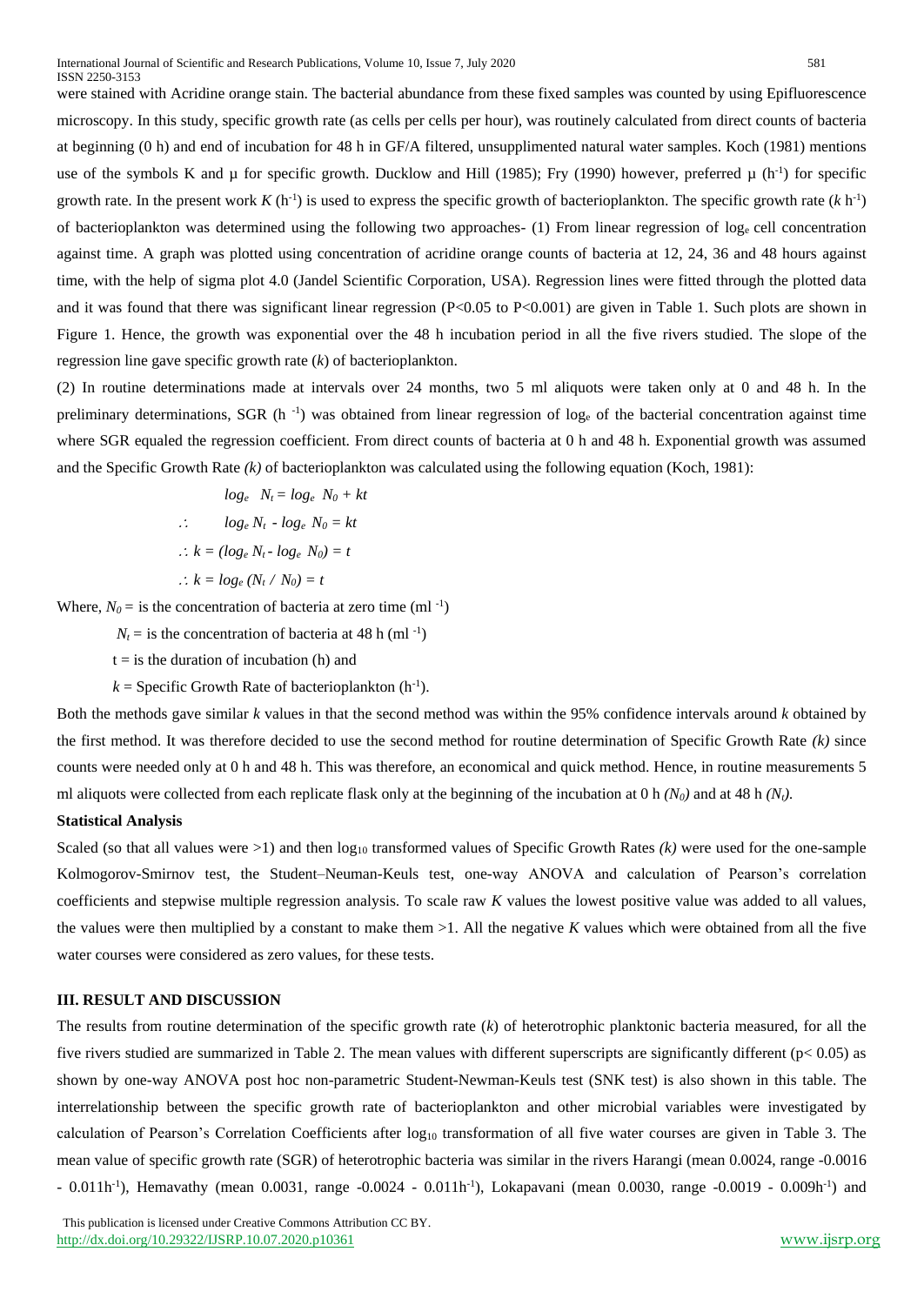Cauvery (mean 0.0033, range -0.004 - 0.0105h<sup>-1</sup>). But it was more and was also significantly different in the river Lakshmanatheertha (mean 0.0042, range -0.0009 - 0.009 h<sup>-1</sup>) when compared to remaining four water courses studied. Further, there was a mean growth rate of 0.0024 h<sup>-1</sup> which equal to 0.06 bacterium per day in river Harangi, 0.0031h<sup>-1</sup> which equal to 0.07 bacterium per day in river Hemavathy, 0.0030 h<sup>-1</sup> which equal to 0.07 bacterium per day in river Lokapavani and 0.0033 h<sup>-1</sup> which equal to 0.08 bacterium per day in river Cauvery. In contrast, in the river Lakshmanatheertha, the mean specific growth rate of heterotrophic bacteria was  $0.0042$  h<sup>-1</sup> which was equal to 0.10 bacterium per day. This observation suggests that the river Lakshmanatheertha was more favorable environment for the growth of planktonic bacteria. The initial hypothesis was that the four upstream tributaries are similar to each other in having similar mean SGR of heterotrophic bacteria, but are markedly different from that of the main river Cauvery was rejected, because the mean SGR of heterotrophic bacteria was comparatively more and significantly different in the river Lakshmanatheertha only. Low level of water, intense human activities, discharge of sewage, agricultural wastes and eutrophic nature was noticed in the river Lakshmanatheertha, all of which might have enriches the nutrient level, may be the reason for increased bacterial SGR in this river. Similarly, the nutrient rich in the water markedly stimulated the bulk of bacterioplankton production, as well as changes in the growth rate of bacterioplankton as represented by Simek, *et al.,* 2005; Jezbera, *et al.,* 2005. Recently, several investigators have demonstrated that, bacterial growth in aquatic ecosystems can be limited by the availability of allochthonous DOC (del Giorgio and peters, 1994; [Church, 2008\)](https://www.frontiersin.org/articles/10.3389/fmicb.2018.03244/full#B18). Further, in the present investigation, comparatively more negative SGR of heterotrophic bacteria was noticed in the river Lakshmanatheertha. For example, out of 50 determination 15 in river Lakshmanatheertha, 2 in river Harangi, 1 in river Hemavathy, 3 in river Lokapavani, and 2 in river Cauvery (Figure 2). The negative specific growth rates were due to decrease in the observed bacterial cell counts after 48 h incubation. Coveney and Wetzel (1992) have reported the negative specific growth rates in Oligotrophic lake water samples, ranged from -0.1 to greater than 1.5 per day. Yamakanamardi and Goulder (1999) reported negative growth rate in the Holderness Drain for eight occasions out of 28 determinations. Chrzanowski and Grover (2001) have also recorded negative growth occasionally in control bottles of their experiments. Similarly, negative growth rates were recorded in the river Cauvery and its downstream tributaries (Harsha et al 2009), suggesting higher grazing-induced mortality (Jezbera, *et al.,* 2005; Simek, *et al.,* 2005; [Jürgens and Massana, 2008;](https://www.frontiersin.org/articles/10.3389/fmicb.2018.03244/full#B46) [Vaqué et al., 2014\)](https://www.frontiersin.org/articles/10.3389/fmicb.2018.03244/full#B88). Further, some of the bacteria may have become attached to the walls of the experimental flasks; hence these bacteria would not be counted, thus rendering the 48 h bacterial counts less than 0 h bacterial counts (Kristiansen, *et al.,* 1992). The calculations of Pearson's correlation coefficients (p<0.01) between SGR of heterotrophic bacteria and other microbial variables (Tables 3) revealed that the SGR (*k*) of heterotrophic bacteria showed few correlations with the other microbial variables. In the river Lakshmanatheertha the SGR of heterotrophic bacteria showed only negative correlations with abundance of directly counted free living bacteria, particle bound bacteria, total bacteria and CFU's. In the river Harangi, the SGR of bacteria was negatively correlated only with the abundance of directly counted particle bound bacteria. In river Hemavathy, the SGR of heterotrophic bacteria was positively correlated with mean length of free living and particle bound bacteria. In rivers Lokapavani and Cauvery the SGR of planktonic bacteria was not correlated with any of the microbial variables. Generally, the negative correlation between SGR and bacterial abundance in the rivers Lakshmanatheertha and Harangi implies that, lesser the bacterial abundance higher will be the SGR of planktonic bacteria [\(Kirchman, 2008\)](https://www.frontiersin.org/articles/10.3389/fmicb.2018.03244/full#B50). For instance; the carbon and energy source or essential nutrients becomes completely used up by the heterotrophic bacteria during their growth, when a carbon source is used up it doesn't necessary mean that all growth stops. This is because, dying bacterial cells can lyse and provide source of nutrients for growing bacteria. Hence, the negative relation between the abundance and growth rate may suggest that endogenous metabolism (Maier, 2000). Relatively low bacterial abundance could be ascribed to the differential interactions among bacterial growth rate, physical circulation, substrate supply, bacteriophages, bacterivory and other predation in regulating bacterial abundance (Ducklow and Shiah., 1993; Hahn, *et al.,* 1999; [Church, 2008;](https://www.frontiersin.org/articles/10.3389/fmicb.2018.03244/full#B18) [Vaqué et al., 2014\)](https://www.frontiersin.org/articles/10.3389/fmicb.2018.03244/full#B88). Berman *et al.*, (1994) reported that even though samples were prefiltered gently through 1.0 µm and 0.8 µm polycarbonate membranes, some flagellates or other bacteriovorous protozoa, as well as bacteriophages, may have been present and could have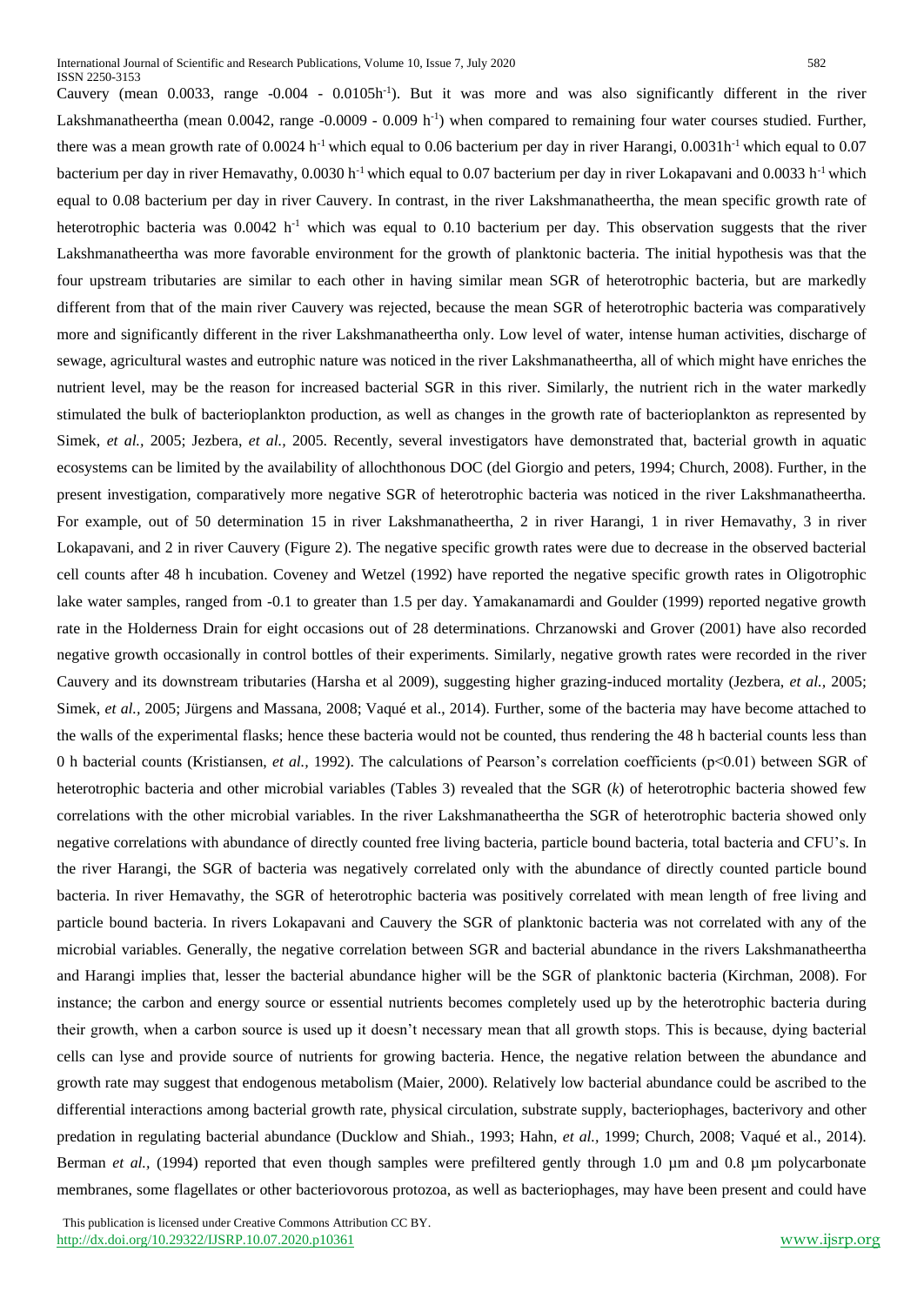interfered with bacterial growth rate (Chrzanowski and Grover, 2001; Carlson and Caron, 2001). The planktonic bacteria were also eliminated by viruses which induced bacterial mortality [\(Vaqué et al., 2014\)](https://www.frontiersin.org/articles/10.3389/fmicb.2018.03244/full#B88). Whereas, in the river Hemavathy, the bacterial growth rate was positively correlated with the mean lengths of bacteria. Similar positive correlation was also noticed in the Holderness Drain of North-East England (Yamakanamardi, 1995), and in the river Cauvery and its four downstream tributaries of south Karnataka, India (Harsha et al, 2009).

| Table. 1. Table showing Specific Growth Rate (SGR) of aquatic heterotrophic bacteria $(k h-1)$ values determined by linear |
|----------------------------------------------------------------------------------------------------------------------------|
| regression.                                                                                                                |

| <b>Sampling Sites</b>   | Mean (Range)            | F value |          |  |  |
|-------------------------|-------------------------|---------|----------|--|--|
| River Lakshmanatheertha | $1.380(1.10 - 1.83)$    | 12.19   | P < 0.05 |  |  |
| River Harangi           | $1.124(0.89-1.34)$      | 6.253   | P < 0.05 |  |  |
| River Hemavathy         | $1.142(0.97 - 1.29)$    | 7.525   | P < 0.01 |  |  |
| River Lokapavani        | $1.528$ $(1.30 - 1.82)$ | 9.192   | P < 0.05 |  |  |
| <b>River Cauvery</b>    | $1.274$ $(1.09 - 1.45)$ | 5.126   | P < 0.01 |  |  |

The log<sup>e</sup> transformed direct counts of bacteria at 0, 12, 24, 36, and 48h, of both the replicates, were used for linear regression analysis, hence n=10. Overall F and P values for each rivers are given. The regression coefficients of SGR of all the rivers were significantly different.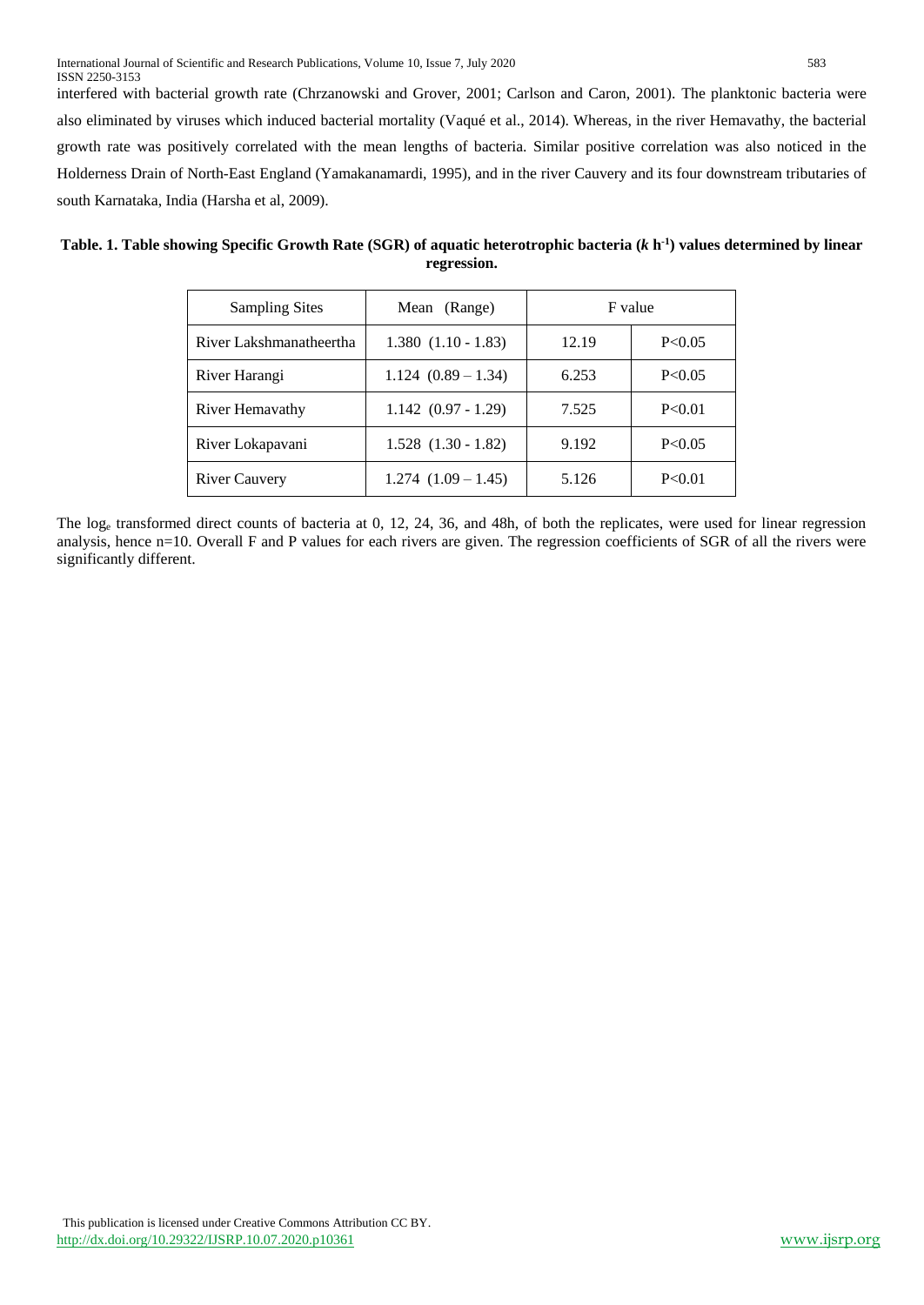# **Table 2. Summary of Specific Growth Rate of heterotrophic bacterioplankton in the surface waters from Rivers Lakshmanatheertha, Harangi, Hemavathy, Lokapavani and Cauvery.**

| Bacterial<br>variable | River Lakshmanatheertha                   |        | River Harangi                                |        | River Hemavathy                              |        | River Lokapavani                             |        | <b>River Cauvery</b>                         |        |
|-----------------------|-------------------------------------------|--------|----------------------------------------------|--------|----------------------------------------------|--------|----------------------------------------------|--------|----------------------------------------------|--------|
|                       | <b>Mean</b> (Range)                       | $CV\%$ | Mean (Range)                                 | $CV\%$ | Mean (Range)                                 | $CV\%$ | <b>Mean</b> (Range)                          | $CV\%$ | <b>Mean</b> (Range)                          | $CV\%$ |
| $SGR (Kh^{-1})$       | 0.0042 <sup>b</sup><br>(- 0.0009 - 0.009) | 105    | $0.0024$ <sup>a</sup><br>$(-0.0016 - 0.011)$ | 83     | $0.0031$ <sup>a</sup><br>$(-0.0024 - 0.011)$ |        | $0.0030$ <sup>a</sup><br>$(-0.0019 - 0.009)$ | 73     | $0.0033$ <sup>a</sup><br>$(-0.004 - 0.0105)$ | 79     |

Mean Values with different superscripts are significantly different (P<0.05, Student-Newman-Keuls test, after log<sub>10</sub> transformation). CV= Coefficient of Variation, SGR= Specific Growth Rate.

## **Table 3. Relationships between Specific Growth Rate (k) of heterotrophic bacteria and other microbial variables, in river Cauvery and its four upstream tributaries.**

|                                   | <b>Microbial variables</b> |           |           |             |           |                       |           |           |               |             |                |
|-----------------------------------|----------------------------|-----------|-----------|-------------|-----------|-----------------------|-----------|-----------|---------------|-------------|----------------|
| <b>Sampling Sites</b>             | $DC$ - $FLB$               | DC-PBB    | $DC-TB$   | <b>CFUs</b> | %CCFUs    | CFUs as %<br>of AODCs | ML-FLB    | ML-PBB    | Phytoplankton | Zooplankton | Total plankton |
| <b>River</b><br>Lakshmanatheertha | $-0.29*$                   | $-0.28*$  | $-0.29*$  | $-0.41**$   | <b>NS</b> | <b>NS</b>             | <b>NS</b> | <b>NS</b> | <b>NS</b>     | <b>NS</b>   | <b>NS</b>      |
| <b>River Harangi</b>              | <b>NS</b>                  | $-0.35*$  | <b>NS</b> | <b>NS</b>   | <b>NS</b> | <b>NS</b>             | <b>NS</b> | <b>NS</b> | <b>NS</b>     | <b>NS</b>   | <b>NS</b>      |
| <b>River Hemavathy</b>            | <b>NS</b>                  | <b>NS</b> | <b>NS</b> | <b>NS</b>   | <b>NS</b> | <b>NS</b>             | $0.31*$   | $0.29*$   | <b>NS</b>     | <b>NS</b>   | <b>NS</b>      |
| River Lokapavani                  | <b>NS</b>                  | <b>NS</b> | <b>NS</b> | <b>NS</b>   | <b>NS</b> | <b>NS</b>             | <b>NS</b> | <b>NS</b> | <b>NS</b>     | <b>NS</b>   | <b>NS</b>      |
| <b>River Cauvery</b>              | <b>NS</b>                  | <b>NS</b> | <b>NS</b> | <b>NS</b>   | <b>NS</b> | <b>NS</b>             | <b>NS</b> | <b>NS</b> | <b>NS</b>     | <b>NS</b>   | <b>NS</b>      |

DC-FLB= Directly Counted Free Living Bacteria, DC-PBB= Directly Counted Particle Bound Bacteria, DC-TB= Directly Counted Total Bacteria, CFUs = Colony Forming Units, CCFUs =Chromogenic Colony forming Units, CFUs as % AODCs= Colony Forming Units as Percentage of Acridine Orange Direct Counts, SGR=Specific Growth Rate, ML-FLB= Mean Length of Free Living Bacteria, ML-PBB = Mean Length of Particle Bound Bacteria.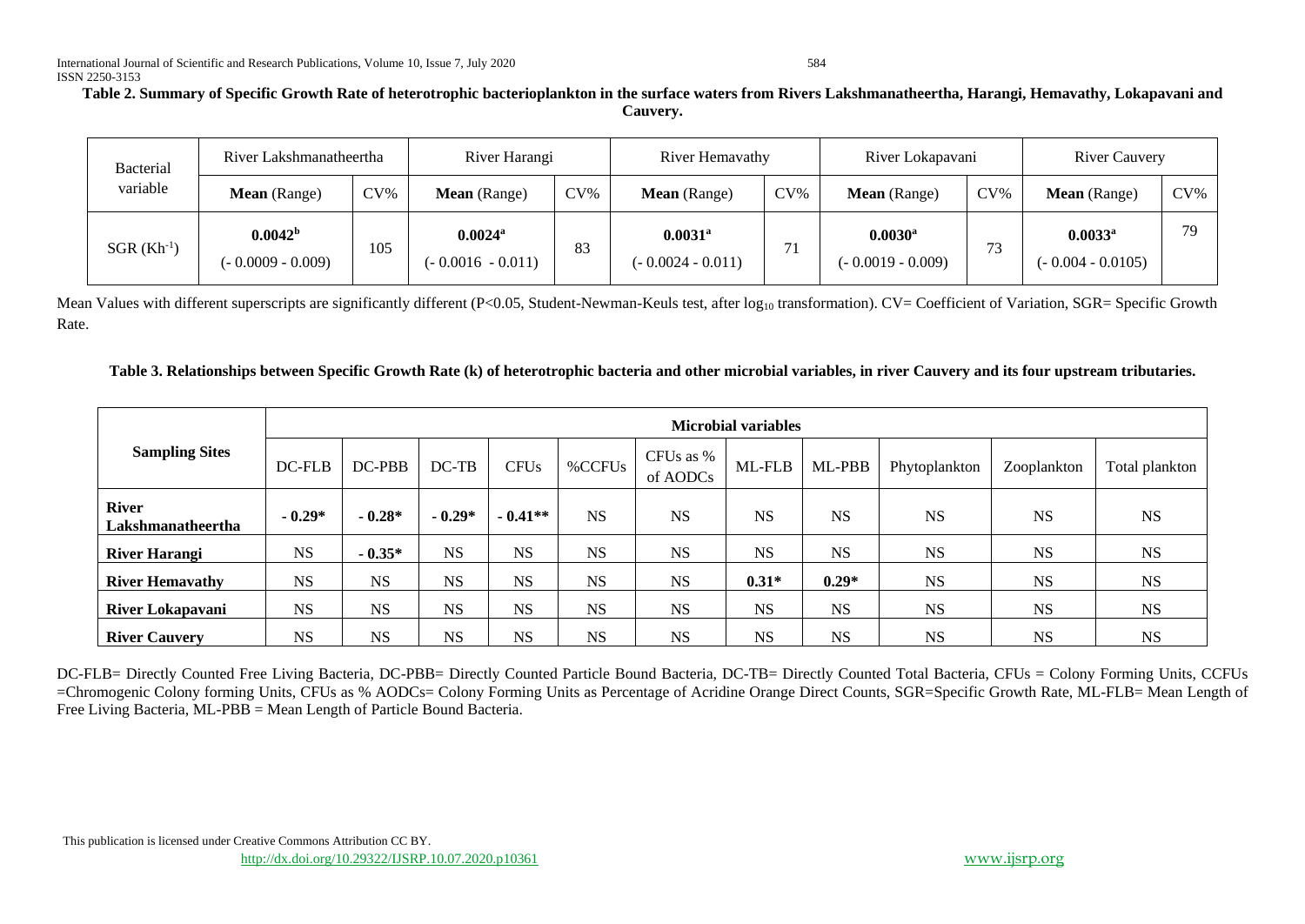

Figure 1. Graph showing log<sup>e</sup> transformed direct count of Heterotrophic Bacteria per ml plotted against time in GF/A filtered samples from respective rivers. There were two replicate incubation of each water samples.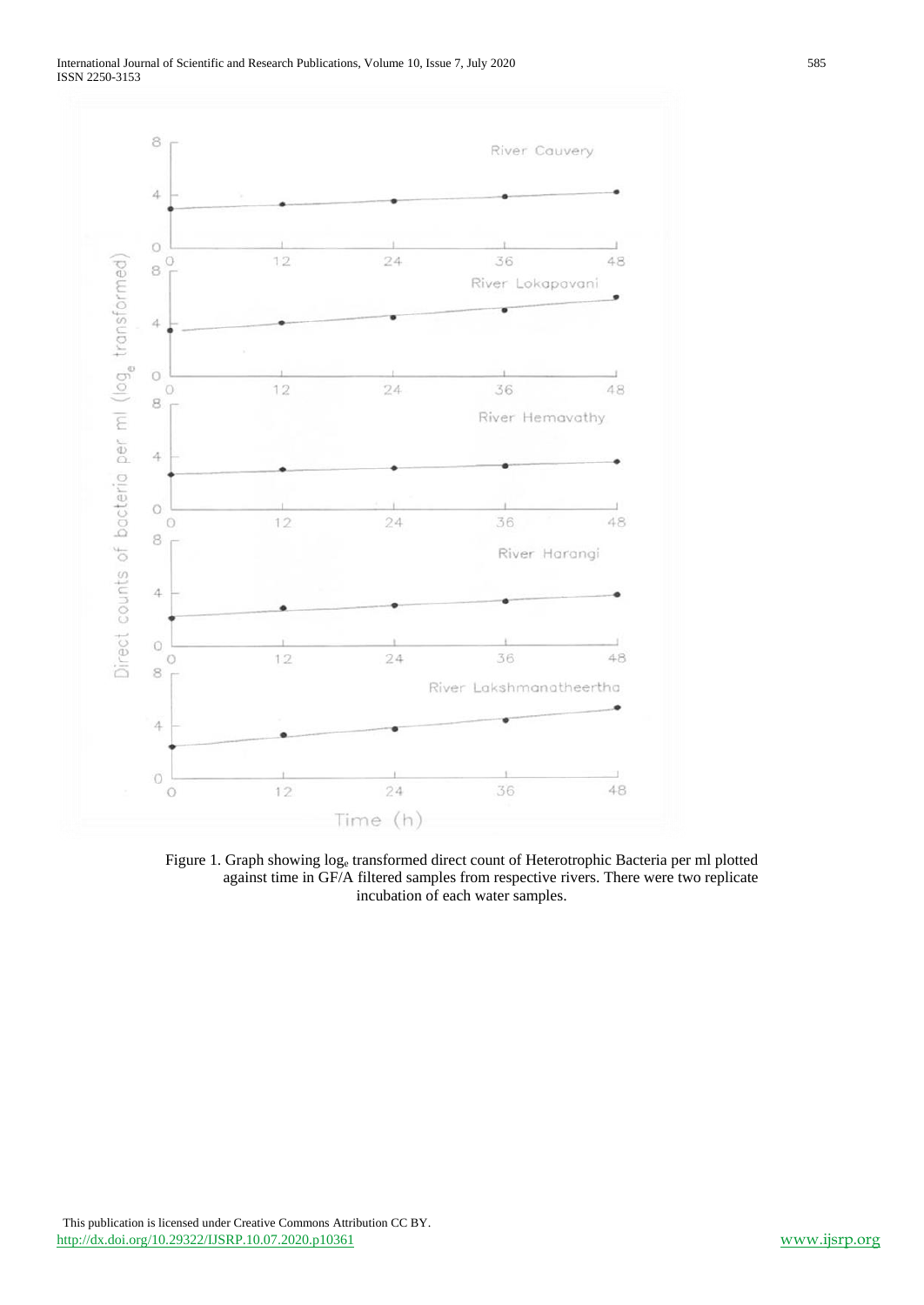

Figure 2. Temporal variation in the Specific Growth Rate of Heterotrophic Bacteria (k) showing negative growth rate in the surface water of river Cauvery and its four upstream tributaries.

#### **IV. CONCLUSION**

In conclusion, more and significantly different SGR of bacterioplankton was noticed in the river Lakshmanatheertha. Further, the result described here revealed that, there was a mean growth rate of 0.0024 h<sup>-1</sup> which equal to 0.06 bacterium per day in river Harangi,  $0.0031h^{-1}$  which equal to 0.07 bacterium per day in river Hemavathy, 0.0030 h<sup>-1</sup> which equal to 0.07 bacterium per day in river Lokapavani and 0.0033 h-1 which equal to 0.08 bacterium per day in river Cauvery. In contrast, in the river Lakshmanatheertha, the mean specific growth rate of heterotrophic bacteria was  $0.0042$  h<sup>-1</sup> which equal to 0.10 bacterium per day. This observation suggests that the river Lakshmanatheertha was more favorable ecosystem for the bacterial growth than the other four watercourses studied. This was due to maximum anthropogenic activities, increased nutrient level, pollution, sewage and other effluent contamination. Several studies supportively evidenced that, the nutrient rich in the water markedly stimulated the bulk of bacterioplankton production, as well as changes in the growth rate of planktonic bacteria. Further, only few negative correlations were noticed between SGR and other microbial variables in the rivers Lakshmanatheertha and Harangi implies that, lesser the bacterial abundance higher will be the SGR of planktonic bacteria. While in river Hemavathy the SGR positive correlation with the mean length of bacteria. Similar positive correlation was also noticed in the Holderness Drain of North-East England (Yamakanamardi, 1995), and in the river Cauvery and its four downstream tributaries of south Karnataka, India (Harsha et al, 2009). Further, in the present investigation, comparatively more negative SGR of heterotrophic bacteria was noticed in the river Lakshmanatheertha. For example, out of 50 determination 15 in river Lakshmanatheertha, 2 in river Harangi, 1 in river Hemavathy, 3 in river Lokapavani, and 2 in river Cauvery. The negative specific growth rates were a result of decrease in the observed bacterial cell counts after 48 h incubation. Relatively low bacterial abundance could be ascribed to the differential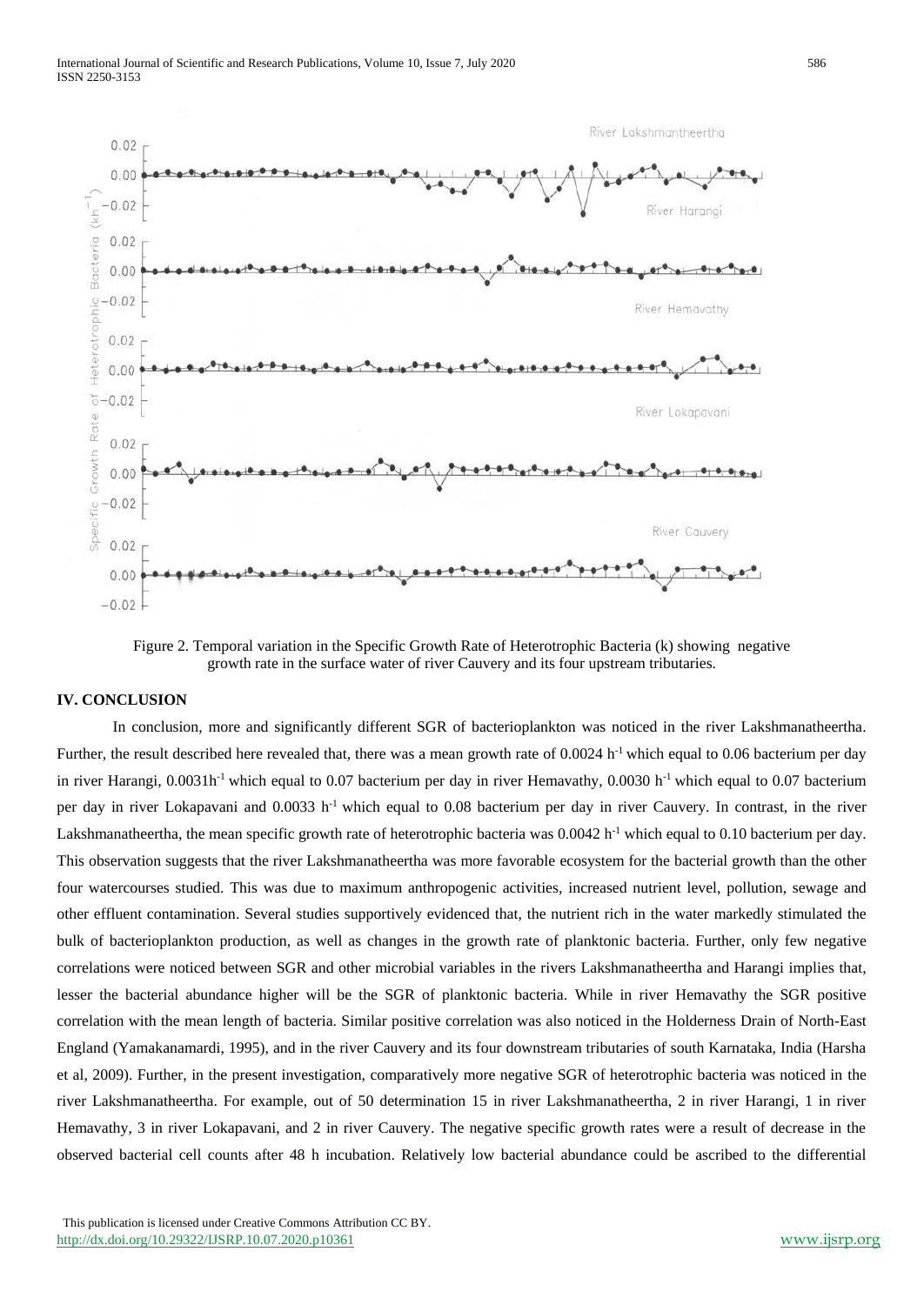interactions among bacterial growth rate, physical circulation, substrate supply, bacteriophages, bacterivory and other predation in regulating bacterial abundance which in turn interfere with the growth rate of planktonic bacteria.

#### **REFERENCES**

- Alonso-Sáez, L., Vazquez Dominguez, E., Cardelús, C., Pinhassi, J., Sala, M. M., Lekunberri, I. (2008). Factors controlling the year-round variability in carbon flux through bacteria in a coastal marine system. *Ecosystems* 11, 397–409.
- Azam, F., Fenchel, T., Field, J. G., Gray, J.S., Meyer-Reil, L.A., and Thingstad, F. (1983). The ecological role of water-column microbes in the sea. Mar Ecol Prog Ser, **10**: 257 - 263.
- Berman, T., Hoppe, H.G., and Gocke, K. (1994). Response of aquatic bacterial population to substrate enrichment. *Mar. Ecol. Prog. Ser.,* **104**, 173 - 184.
- Carlsson, P., and Caron, D.A (2001). Seasonal variation of phosphorus limitation of bacterial growth in a small lake. *Limnol. Oceanogr*, **46(1)**: 108 -120.
- Caron, D. A., (1991). Evolving role of protozoa in aquatic nutrient cycles, 387-415. *In* P.C. Reid., C.M. Turley, and P.H. Burkill (eds), protozoa and their role in marine processes. *Springer-Verlag.*
- Chrzanowski, T.H., and Grover, J. P. (2001). Effects of mineral nutrients on the growth of bacterio and phytoplankton in two southern reservoirs. *Limnol. Oceanogr*, **46(6)**: 1319 -1330.
- Church, M. J. (2008). "Resource control of bacterial dynamics in the Sea," in *Microbial Ecology of the Oceans*, ed. D. L. Kirchman (Honolulu, HI: University of Hawaii at Manoa), 335–382.
- Coveney, M. F., and Wetzel, R. G. (1992). Effects of nutrients on specific growth rate of bacterioplankton in oligotrophic lake water cultures. *Appl. Environ. Microbiol*, **58**: 150 -156.
- del Giorgio, P. A., and Peters, R. H. (1994). Patterns in planktonic P:R ratios in lakes: influence of lake trophy and dissolved organic carbon. *Limnol. Oceanogr.,* **39**: 772 - 787.
- Ducklow, H. W., and Hill, S. M. (1985). The growth of heterotrophic bacteria in the surface waters of warm core rings. *Limnol Oceanogr*, **30(2)**: 239 - 259.
- Ducklow, H. W., and Shiah, F. (1993). Bacterial production in estuaries. In T.E. Ford (ed), *Aquatic microbiology*: An ecological approach. Blackwell. 261 - 288.
- Findlay, S., Pace, M. L., Fischer, D. T. 1998. Response of heterotrophic bacteria to the Zebra Mussel Invasion of the Tidal Fresh water Hudson River. *Microb Ecol,* **36**: 131-140.
- Foreman, C. M. Franchini, P., and Sinsabaugh, R. L. (1998). The trophic dynamics of riverine bacterioplankton: Relationships among substrate availability, ectoenzyme kinetics and growth. *Limnol. Oceanogr*., **43(6)**: 1344 - 1352.
- Fry, J. C. (1990). Direct methods and biomass estimation. *Methods in microbiology,* **22**: 41 85.
- Giorgio, P. A. D., and Cole, J. J. (1998). Bacterial growth efficiency in natural aquatic systems. *Annu. Rev. Ecol.Syst*, **29**: 503 541.
- Hahn, M. W., and Höfle, M. G. (1999). Flagellate predation on a bacterial model community: Interplay of size-selective grazing, specific bacterial cell size, and bacterial community composition. *Appl Environ Microbiol,* **65**: 4863 - 4872.
- Harsha T.S, Sadanand M Yamakanamardi, Mahadevaswamy. M; Temporal variation in the specific growth rate of bacterioplankton in the river Cauvery and its four down stream tributaries in Karnataka State, India. Environ Monit Assess (2009) 154: 169-185
- Henssen, D. D., and Tranvik, L. J. (1998). Aquatic humic substances: Ecology and biochemistry, *Springer Verlag, Berlin*.
- Huete-Stauffer, T. M., Arandia-Gorostidi, N., Díaz-Pérez, L., and Morán, X. A. G. (2015). Temperature dependences of growth rates and carrying capacities of marine bacteria depart from metabolic theoretical predictions. *FEMS Microbiol. Ecol.* 91,

 $1 - 10$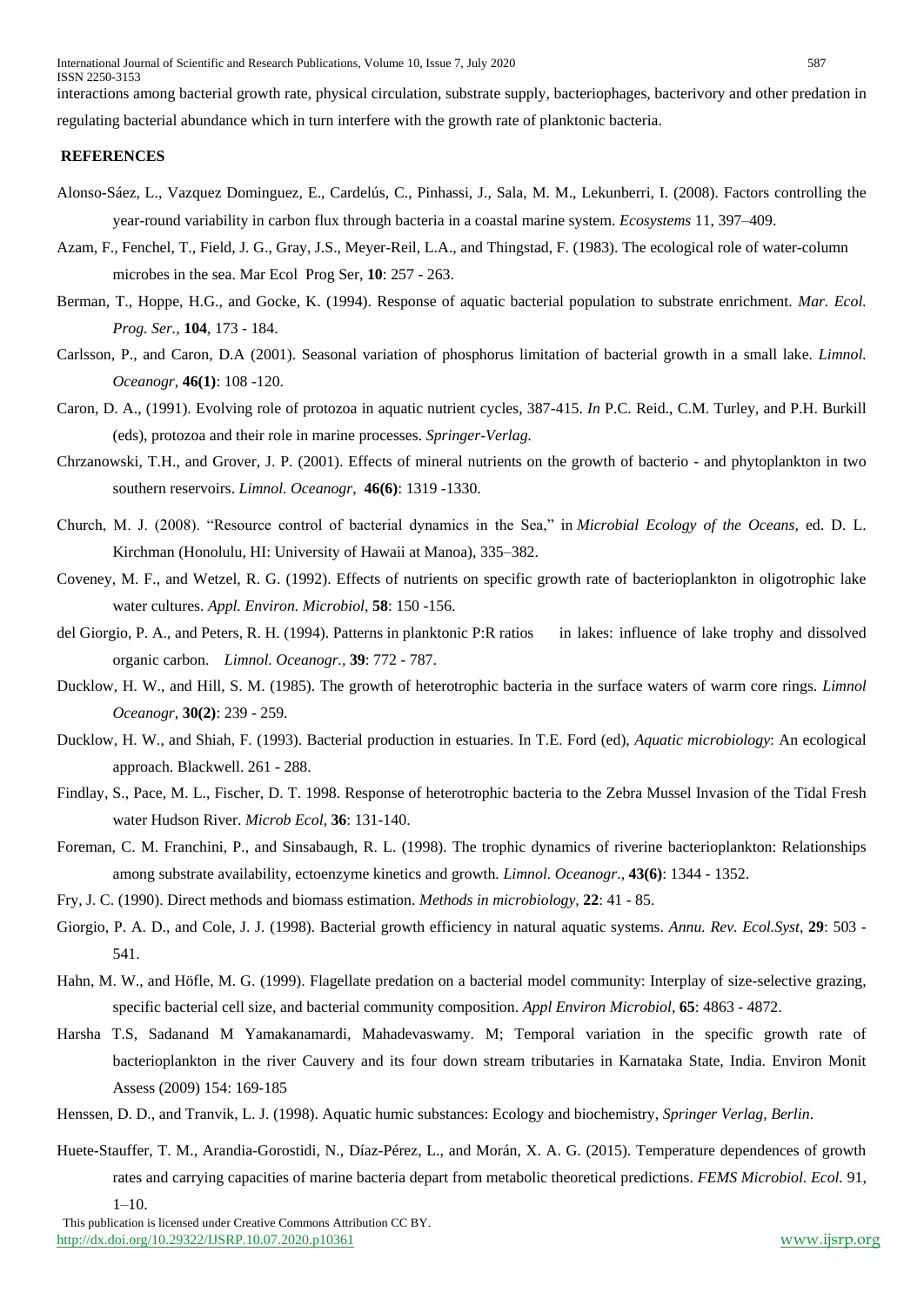- Jezbera, J., Hornak, K., and Simek, K. (2005). Food selection by bacteriovorous protests; insight from the analysis of the food vacuole content by means of fluorescence in situ hybridization. *FEMS Microbiol Ecol*, **52**: 351 - 363.
- Jugnia, L. B., Tadonléké, R. D., Simi-Ngando, T., and Devaux, J. (2000). The microbial food web in the recently flooded sep reservoir: diel fluctuations in bacterial biomass and metabolic activity in relation to phytoplankton and flagellate grazers. *Microb Ecol,* **40**: 317 - 329.
- Jürgens, K., and Massana, R. (2008). "Protistan grazing on marine bacterioplankton," in *Microbial Ecology of the Oceans*, 2nd Edn, ed. D. L. Kirchman (Hoboken, NJ: Wiley), 383–441.
- Kirchman, D. L. (2008). New light on an important microbe in the ocean. *Proc. Natl. Acad. Sci. U.S.A.* 105, 8487–8488. doi: 10.1073/pnas.0804196105
- Kirchman, D. L., Morán, X. A. G., and Ducklow, H. (2009). Microbial growth in the polar oceans role of temperature and potential impact of climate change. *Nat. Rev. Microbiol.* 7, 451–459. doi: 10.1038/nrmicro2115
- Kirchman, D. L. (2015). Growth rates of microbes in the Oceans. *Ann. Rev. Mar. Sci.* 8, 285–309.
- Koch, A. L. 1981. Growth measurement In: *Manual of methods for general bacteriology* (Ed.) Gerhardt, P. American Society for Microbiology, USA.
- Kristiansen, K., Nielsen, H., Rieman, B., and Fuhrman, J. A. (1992). Growth efficiencies of freshwater bacterioplankton. *Microb. Ecol*, **24**: 145 -160.
- Kritzberg, E. S., Cole, J. J., Pace, M. L., Graneli, W., Bade, D. L. (2004). Autochthonous vs allochthonous Carbon sources of bacteria, results from whole lake <sup>13</sup>C addition experiments. *Limnol Oceanogr*, **49**: 588 - 596.
- Lambert, D. L., Taylor, P. N., and Goulder, R. (1993). Between site comparisons of fresh water Bacterioplankton by DNA hybridization. *Microb. Ecol*, **26**: 189 - 200.
- Li, K. W. (1984). Microbial uptake of radiolabelled substrates: Estimates of growth rates from time course measurements. *Appl. Environ. Microbiol*, **47**: 184 - 192.
- Lønborg, C., Martínez-García, S., Teira, E., and Álvarez-Salgado, X. A. (2011). Bacterial carbon demand and growth efficiency in a coastal upwelling system. *Aquat. Microb. Ecol.* 63, 183–191.
- Maier, R. M. (2000). Bacterial Growth. In: Environmental Microbiology (ed); Maier, R. M. Pepper, I. L., and Gerba, C. P. Academic Press, California, USA. pp 43 - 59.
- Pace, M.L., Mc Manus, G. B., Findlay, S. E. G. (1990). Planktonic community structure determines the fate of bacterial production in a temperate lake. *Limnol Oceanogr*, **35**: 95 - 108.
- Pomeroy, T. L., Sheldon, E., Sheldon, W. M., and Peters, F. (1995). Limits to growth and respiration of bacterioplankton in the Gulf of Mexico. *Mar.Prog.Ser*. **117**: 259 -
- Proctor, L. M., and Fuhrman. J. A. 1992. Mortality of marine bacteria in response to enrichments of the virus size fraction from seawater. *Mar. Ecol. Prog. Ser*. **87**: 283
- Rivkin, R. B., and Anderson, M. R. (1997). Inorganic nutrient limitation of oceanic bacterioplankton. *Limnol. Ocenogr*, **42**: 730 740.
- Sanders, R. W., Caron, D. A., and Berninger, U. G. (1992). Relationship between bacteria and heterotrophic nanoplankton in marine and fresh waters: an inter-ecosystem comparison. Mar Ecol Prog Ser, **86**: 1 - 14.